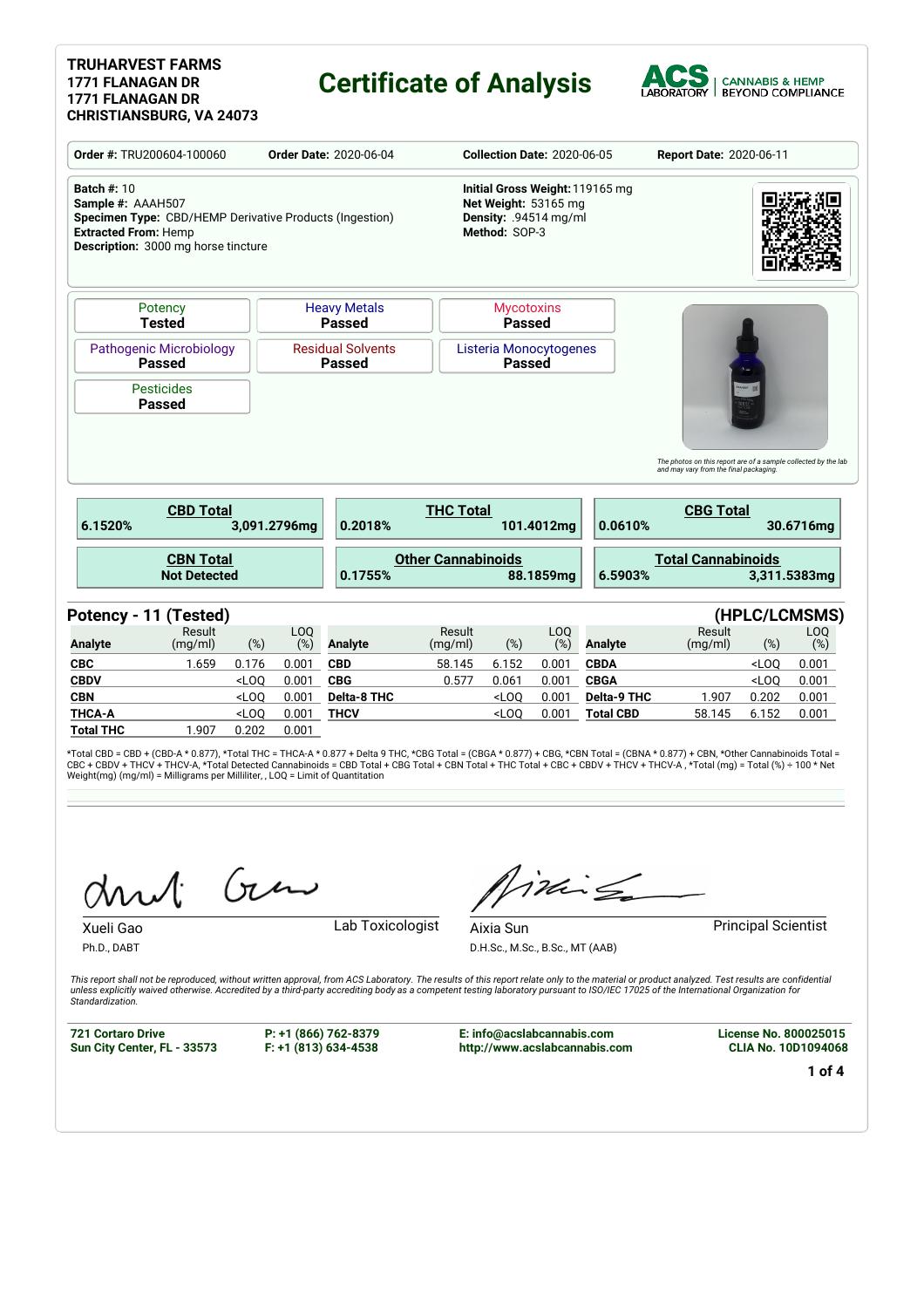### **TRUHARVEST FARMS 1771 FLANAGAN DR 1771 FLANAGAN DR**

# **Certificate of Analysis**



|                                                                                                                                                                          | Order #: TRU200604-100060<br><b>Order Date: 2020-06-04</b> |                                                                                                   |              |                                                                                                                                                                                                                                                                                                                                                                                                             |                          | <b>Collection Date: 2020-06-05</b><br>Report Date: 2020-06-11 |              |                     |                          |                                 |              |  |
|--------------------------------------------------------------------------------------------------------------------------------------------------------------------------|------------------------------------------------------------|---------------------------------------------------------------------------------------------------|--------------|-------------------------------------------------------------------------------------------------------------------------------------------------------------------------------------------------------------------------------------------------------------------------------------------------------------------------------------------------------------------------------------------------------------|--------------------------|---------------------------------------------------------------|--------------|---------------------|--------------------------|---------------------------------|--------------|--|
| <b>Batch #: 10</b><br>Sample #: AAAH507<br>Specimen Type: CBD/HEMP Derivative Products (Ingestion)<br><b>Extracted From: Hemp</b><br>Description: 3000 mg horse tincture |                                                            | Initial Gross Weight: 119165 mg<br>Net Weight: 53165 mg<br>Density: .94514 mg/ml<br>Method: SOP-3 |              |                                                                                                                                                                                                                                                                                                                                                                                                             |                          |                                                               |              |                     |                          |                                 |              |  |
| <b>Heavy Metals (Passed)</b>                                                                                                                                             |                                                            |                                                                                                   |              |                                                                                                                                                                                                                                                                                                                                                                                                             |                          |                                                               |              |                     |                          |                                 | (ICP-MS)     |  |
| <b>Analyte</b>                                                                                                                                                           | Action<br>Level<br>(ppb)                                   | Result<br>(ppb)                                                                                   | LOQ<br>(ppb) | Analyte                                                                                                                                                                                                                                                                                                                                                                                                     | Action<br>Level<br>(ppb) | Result<br>(ppb)                                               | LOQ<br>(ppb) | Analyte             | Action<br>Level<br>(ppb) | Result<br>(ppb)                 | LOQ<br>(ppb) |  |
| Arsenic (As)<br>Mercury (Hg)                                                                                                                                             | 1500<br>3000                                               | <loq<br><math>&lt;</math>LOQ</loq<br>                                                             | 100<br>100   | Cadmium (Cd)                                                                                                                                                                                                                                                                                                                                                                                                | 500                      | $<$ LOQ                                                       | 100          | Lead (Pb)           | 500                      | <loq< td=""><td>100</td></loq<> | 100          |  |
| (ppb) = Parts per Billion, (ppb) = (µg/kg), , LOQ = Limit of Quantitation                                                                                                |                                                            |                                                                                                   |              |                                                                                                                                                                                                                                                                                                                                                                                                             |                          |                                                               |              |                     |                          |                                 |              |  |
| <b>Mycotoxins (Passed)</b>                                                                                                                                               |                                                            |                                                                                                   |              |                                                                                                                                                                                                                                                                                                                                                                                                             |                          |                                                               |              |                     |                          |                                 | (LCMS/MS)    |  |
| <b>Analyte</b>                                                                                                                                                           | Action<br>Level<br>(ppb)                                   | Result<br>(ppb)                                                                                   | LOQ<br>(ppb) | Analyte                                                                                                                                                                                                                                                                                                                                                                                                     | Action<br>Level<br>(ppb) | Result<br>(ppb)                                               | LOQ<br>(ppb) | Analyte             | Action<br>Level<br>(ppb) | Result<br>(ppb)                 | LOQ<br>(ppb) |  |
| <b>Aflatoxin B1</b>                                                                                                                                                      |                                                            | $<$ LOQ                                                                                           | 6            | <b>Aflatoxin B2</b>                                                                                                                                                                                                                                                                                                                                                                                         |                          | $<$ LOQ                                                       | 6            | <b>Aflatoxin G1</b> |                          | $<$ LOQ                         | 6            |  |
|                                                                                                                                                                          |                                                            |                                                                                                   |              |                                                                                                                                                                                                                                                                                                                                                                                                             |                          |                                                               |              |                     | 20                       | $<$ LOQ                         | 12           |  |
|                                                                                                                                                                          |                                                            | $<$ LOQ                                                                                           | 6            | <b>Aflatoxin Total</b><br>Pathogenic Microbiology #1 (MMTC Compliance Panel) (Passed)                                                                                                                                                                                                                                                                                                                       | 20                       | $<$ LOQ                                                       | 6            | Ochratoxin A        |                          | (Micro<br>Array)                |              |  |
|                                                                                                                                                                          | Result                                                     |                                                                                                   |              | Analyte                                                                                                                                                                                                                                                                                                                                                                                                     | Result                   |                                                               |              |                     |                          |                                 |              |  |
| <b>Aflatoxin G2</b><br>$(ppb)$ = Parts per Billion, $(ppb)$ = $(\mu g/kg)$ , , LOQ = Limit of Quantitation<br><b>Analyte</b><br>Salmonella                               | Absence                                                    |                                                                                                   |              | <b>STEC E. Coli</b>                                                                                                                                                                                                                                                                                                                                                                                         | Absence                  |                                                               |              |                     |                          |                                 |              |  |
| Xueli Gao<br>Ph.D., DABT                                                                                                                                                 |                                                            | $(n\mu)$                                                                                          |              | Lab Toxicologist                                                                                                                                                                                                                                                                                                                                                                                            |                          | Aixia Sun<br>D.H.Sc., M.Sc., B.Sc., MT (AAB)                  |              | Min S               |                          | <b>Principal Scientist</b>      |              |  |
| Standardization.<br><b>721 Cortaro Drive</b>                                                                                                                             |                                                            |                                                                                                   |              | This report shall not be reproduced, without written approval, from ACS Laboratory. The results of this report relate only to the material or product analyzed. Test results are confidential<br>unless explicitly waived otherwise. Accredited by a third-party accrediting body as a competent testing laboratory pursuant to ISO/IEC 17025 of the International Organization for<br>P: +1 (866) 762-8379 |                          | E: info@acslabcannabis.com                                    |              |                     |                          | <b>License No. 800025015</b>    |              |  |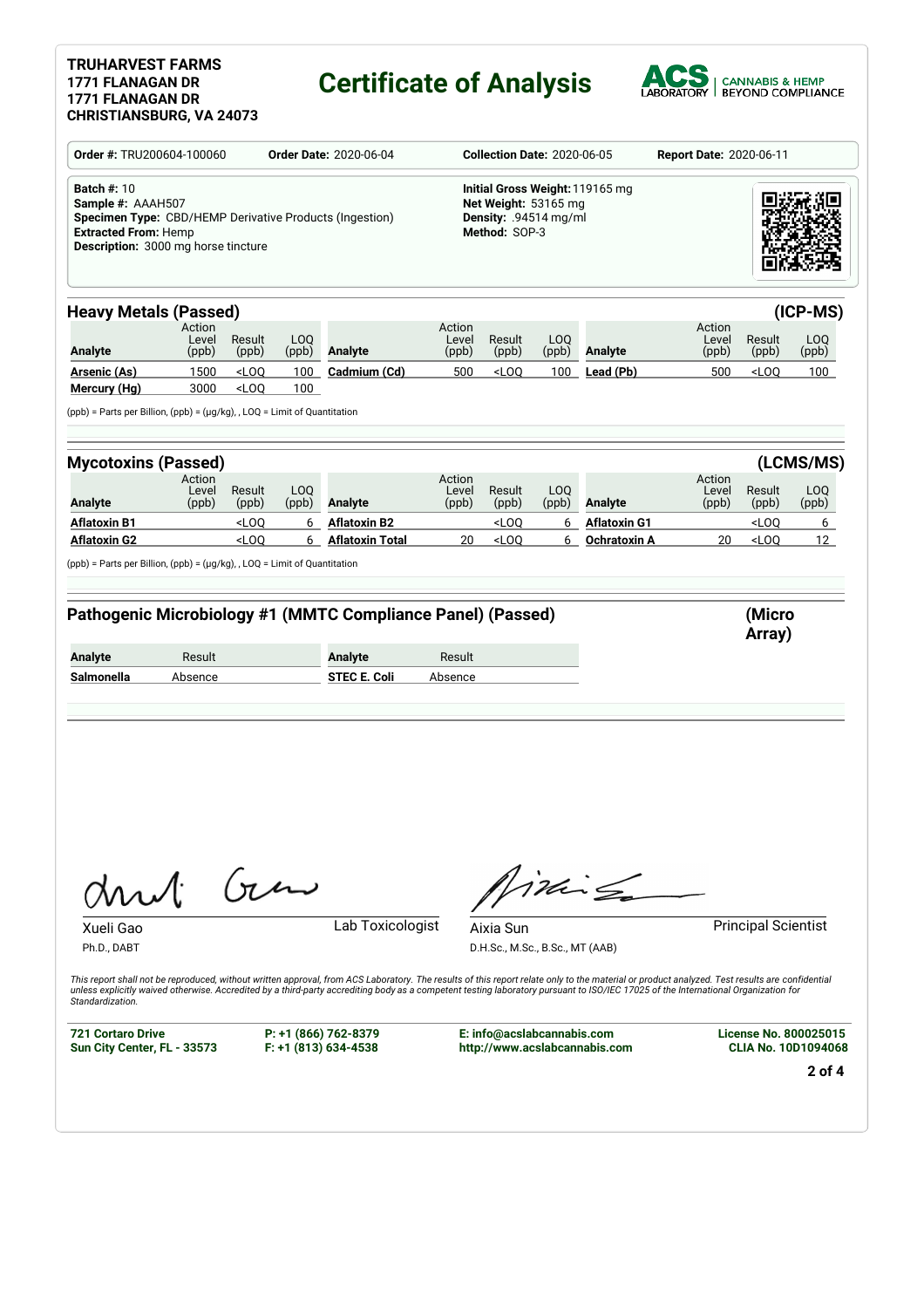#### **TRUHARVEST FARMS 1771 FLANAGAN DR 1771 FLANAGAN DR CHRISTIANSBURG, VA 24073**

### **Certificate of Analysis**



| <b>Order #: TRU200604-100060</b>                                                                                                                                                       | <b>Order Date: 2020-06-04</b> | <b>Collection Date: 2020-06-05</b>                                                                         |  |  |  |  |
|----------------------------------------------------------------------------------------------------------------------------------------------------------------------------------------|-------------------------------|------------------------------------------------------------------------------------------------------------|--|--|--|--|
| <b>Batch #: 10</b><br>Sample #: AAAH507<br><b>Specimen Type:</b> CBD/HEMP Derivative Products (Ingestion)<br><b>Extracted From: Hemp</b><br><b>Description:</b> 3000 mg horse tincture |                               | Initial Gross Weight: 119165 mg<br>Net Weight: 53165 mg<br><b>Density:</b> .94514 $mq/ml$<br>Method: SOP-3 |  |  |  |  |

#### **Residual Solvents (Extract Only) (Passed) (GC/GCMS)**

| <b>Analyte</b> | Action<br>Level<br>(ppm) | Result<br>(ppm) | LOO<br>(ppm) | Analyte        | Action<br>Level<br>(ppm) | Result<br>(ppm) | LOO.<br>(ppm) | Analyte         | Action<br>Level<br>(ppm) | Result<br>(ppm) | LOO<br>(ppm) |
|----------------|--------------------------|-----------------|--------------|----------------|--------------------------|-----------------|---------------|-----------------|--------------------------|-----------------|--------------|
| <b>Acetone</b> | 5000                     | $<$ LOO         | 87.9         | Benzene        | 1.6                      | $<$ LOO         | .6            | Chloroform      | 53                       | $<$ LOO         | 53           |
| <b>Ethanol</b> | 5000                     | $<$ LOO         | 26.7         | Hexane         | 60                       | $<$ LOO         | 36.6          | <b>I-Butane</b> | 5000                     | $<$ LOO         | 100          |
| Isopropanol    | 5000                     | $<$ LOO         | 52.3         | Methanol       | 3000                     | $<$ LOO         | 87.9          | N-Butane        | 5000                     | $<$ LOO         | 200          |
| Pentane        | 5000                     | $<$ LOO         | 389.5        | <b>Toluene</b> | 890                      | $<$ LOO         | 38.4          |                 |                          |                 |              |

(ppm) = Parts per Million, (ppm) = (µg/g), , LOQ = Limit of Quantitation

#### **Listeria Monoctogenes (Passed) (qPCR)**

| <b>Analyte</b>       | Remark  |
|----------------------|---------|
| Listeria             |         |
| <b>Monocytogenes</b> | Absence |

Gen

Xueli Gao **Lab Toxicologist** Ph.D., DABT

Timile

D.H.Sc., M.Sc., B.Sc., MT (AAB)

Aixia Sun **Principal Scientist** 

This report shall not be reproduced, without written approval, from ACS Laboratory. The results of this report relate only to the material or product analyzed. Test results are confidential<br>unless explicitly waived otherwi *Standardization.*

**721 Cortaro Drive Sun City Center, FL - 33573** **P: +1 (866) 762-8379 F: +1 (813) 634-4538**

**E: info@acslabcannabis.com http://www.acslabcannabis.com** **License No. 800025015 CLIA No. 10D1094068**

**3 of 4**